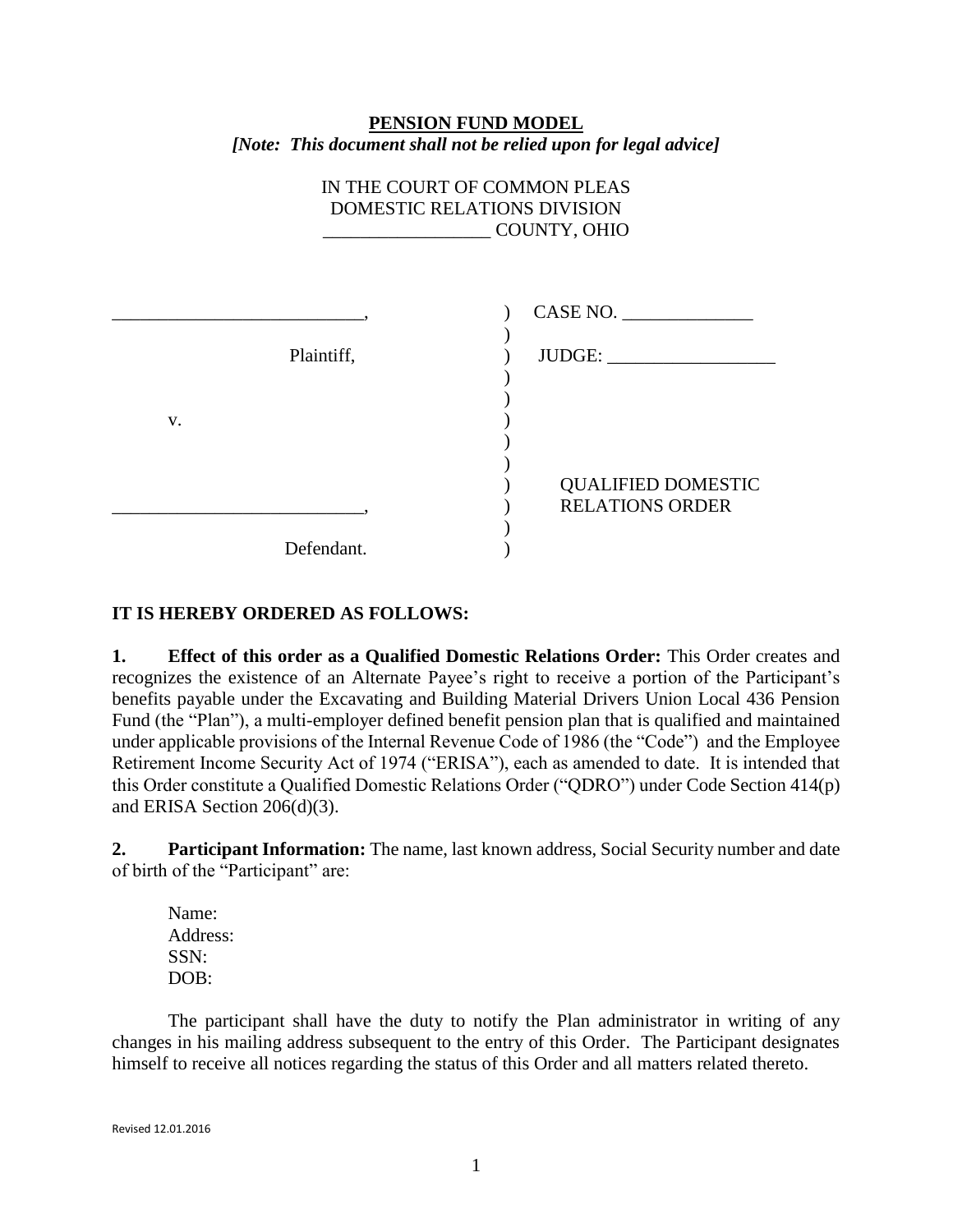**3. Alternate Payee Information:** The name, last known address, Social Security number and date of birth of the "Alternate Payee" are:

Name: Address: SSN: DOB:

The Alternate Payee shall have the duty to notify the Plan administrator in writing of any changes in her mailing address subsequent to the entry of this Order. The Alternate Payee designates herself to receive all notices regarding the status of this Order and all matters related thereto.

**4. Plan Name:** The name of the Plan to which this Order applies is the Excavating and Building Material Drivers Union Local 436 Pension Fund, currently located at 6051 Carey Drive, Cleveland, Ohio 44125. Further, any successor plan to the Plan or any other plan(s) to which liability for provision of the Participant's benefits described below is incurred shall also be subject to the terms of this Order. In addition, any benefits accrued by the Participant under a predecessor plan or other defined benefit plan, where liability for benefits accrued under such predecessor plan or other defined benefit plan has been transferred to the Plan, shall also be subject to the terms of this Order.

**5. Pursuant to State Domestic Relations Law:** This Order is entered pursuant to the authority granted in the applicable domestic relations laws of the state of .

**6. For Provision of Marital Property Right:** This Order relates to the provision of marital property rights and/or spousal support to the Alternate Payee as a result of the final order or decree of divorce or dissolution, as the case may be, terminating the marriage of the Participant and Alternate Payee.

**7. Amount of Alternate Payee's Benefit:** This Order assigns to the Alternate Payee an amount equal to the actuarial equivalent of \_\_\_\_\_\_ percent (\_\_\_\_%) of the marital portion of the Participant's accrued benefit under the Plan. The marital portion shall be that part of the Participant's accrued benefit earned during the term of the marriage (i.e. for this purpose, the period from , 20 through , 20\_\_\_ inclusive, determined as of  $\overline{20}$ , but **[shall/shall not]** include an subsequent, retroactive increases in said accrued benefit thereafter approved by the Board of Trustees of the Plan prior to the Alternate Payee's benefit commencement date hereunder.

In addition to the above, the Alternate Payee **[shall/shall not]** receive a pro-rata share of any cost-of-living adjustments or other economic improvements made to the Participant's benefits on or after the date of his retirement. Such pro-rata share shall be calculated in the same manner as the Alternate Payee's share of the Participant's retirement benefits is calculated pursuant to Section 7.

Revised 12.01.2016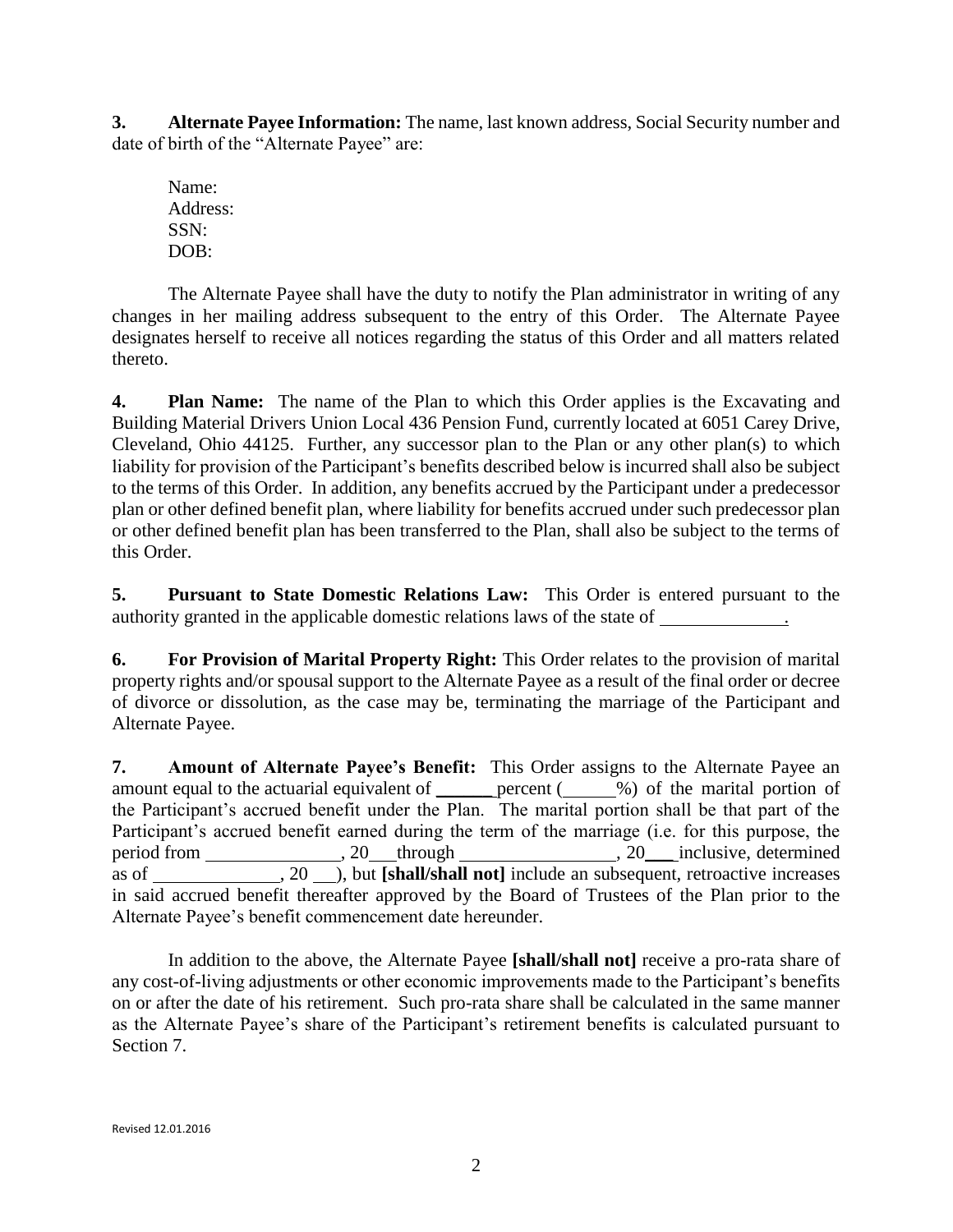Notwithstanding the language set forth in this Section 7, in the event that the Alternate Payee becomes entitled to a qualified pre-retirement survivor annuity under Section 9 of this Order, then the Alternate Payee's right to a share of the Participant's benefits as called for under Sections 7 and 8 of this Order shall be terminated as of the date of the Participant's death, and the qualified pre-retirement survivor annuity shall be payable to the Alternate Payee in lieu of any other benefits to which she may be entitled under the terms of this Order.

Notwithstanding the foregoing, the Participant and Alternate Payee understand and agree that Code Section 415 and applicable provisions of the Plan impose maximum benefit payment limitations which may not be exceeded, and testing for such limitations requires aggregation of the Participant's benefit with those assigned to the Alternate Payee hereunder. In the event the aggregated benefits payable under the Plan to both the Participant and Alternate Payee would exceed such limitations, the Participant and Alternate Payee (i) agree to share on a pro-rata basis any benefit reduction imposed by the Plan with respect to the Participant's accrued benefit in order to comply with such limitations, and (ii) accordingly, understand that their respective benefits are subject to possible reduction, prospectively or retroactively, by the Plan in order to comply with such limitations. Any such reductions shall be determined at the time benefit payments commence to the Participant or Alternate Payee, as the case may be, and may thereafter be adjusted to reflect permitted cost-of-living adjustments or other changes required or permitted under the Code and by the Plan.

**8. Commencement Date and Form of Payment to Alternate Payee:** The Alternate Payee may elect to commence her benefits under the Plan as of the later of (i) the earliest retirement date on which the Participant is eligible to commence benefits (including a disability benefit) under the Plan, provided, however, that in such case the Alternate Payee shall commence receipt of her benefits no later than the Participant's own benefit commencement date, or (ii) the first day of the month following receipt of this Order by the Plan if it is thereafter approved by the Plan. The Alternate Payee may elect to receive her benefits in any one of the allowable benefit options permitted under the terms and provisions of the Plan, other than a qualified joint and survivor annuity with her current spouse as the beneficiary. The form of benefit elected by the Alternate Payee will be based on the life expectancy of the Alternate Payee, as this is a separate-interest QDRO. Any actuarial adjustment which might be necessary to convert the Alternate Payee's benefits to one based on the Alternate Payee's lifetime should be applied to the Alternate Payee's benefits. Nothing herein shall be deemed to deprive the Alternate Payee of any post-retirement death benefit that may be payable to the Alternate Payee at the time of the Participant's death under the optional form of payment selected by the Participant at his retirement.

Further, should any early commencement reduction be necessary in the event that the Alternate Payee commences her benefits prior to the Participant's normal retirement date, then such reduction shall be applied to the Alternate Payee's benefits in accordance with applicable Plan provisions, provided, however, that such actuarial reduction shall not include any early retirement subsidy available under the Plan except as provided in the following paragraph.

The Alternate Payee **[shall/shall not]** be entitled to a pro-rata share of any early retirement subsidy (including any early retirement supplements, interim payments or temporary benefits) provided to the Participant on the date of the Participant's retirement, and the amounts payable to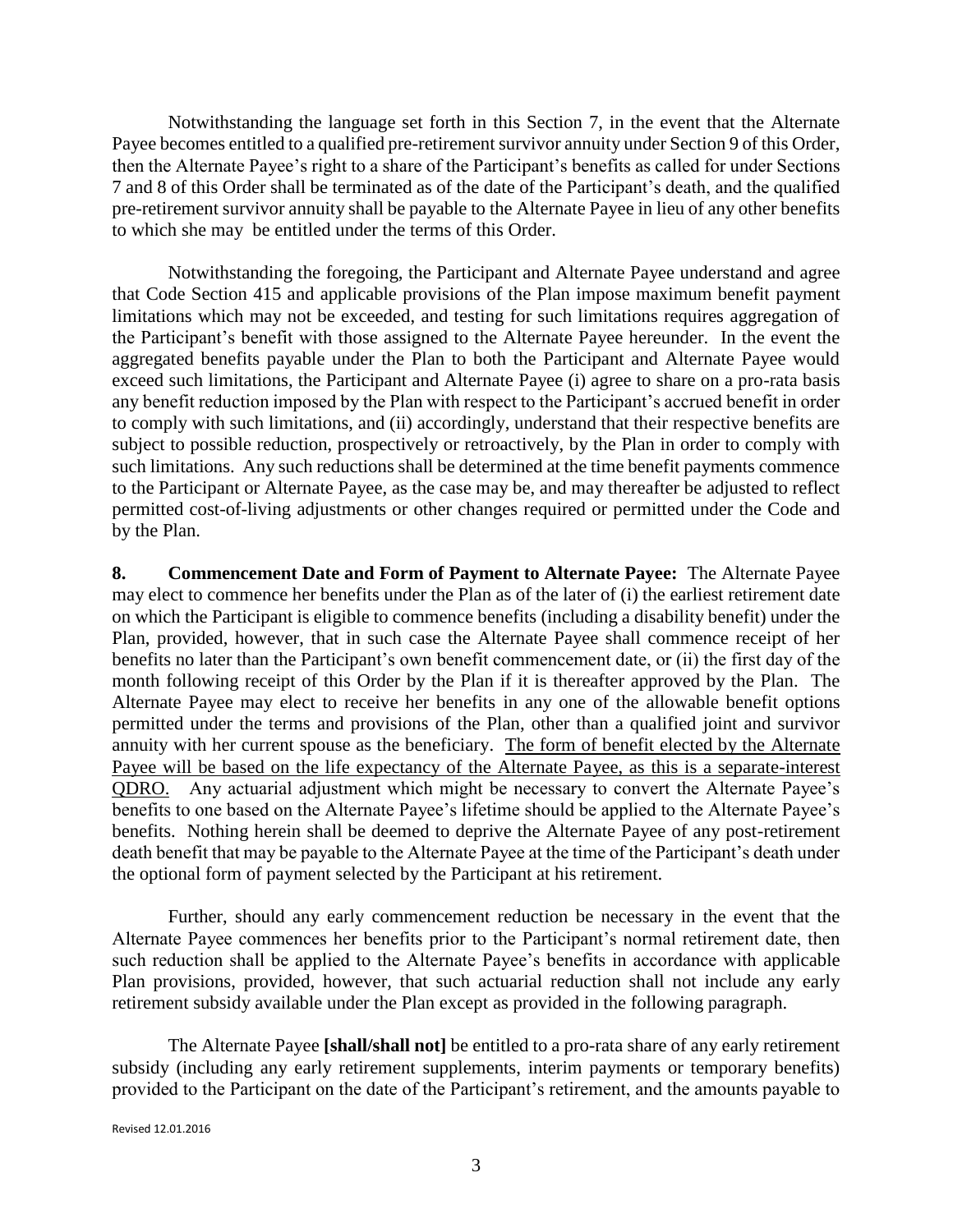the Alternate Payee shall be increased in accordance with the Plan's standard practices and actuarial factors used to determine same. Such pro-rata share shall be calculated in the same manner as the Alternate Payee's share of the Participant's retirement benefits is calculated pursuant to Section 7 of this order. Should payment of the Participant's monthly benefit be suspended due to his return to work in disqualifying employment, payment of the Alternate Payee's monthly benefit amount shall not be suspended but will be revised to eliminate that proportionate share of any such early retirement subsidy during the period of such suspension and until the Participant once gain begins receiving his monthly pension benefit payments and an early retirement subsidy with respect thereto.

**9. Treatment of Alternate Payee as Surviving Spouse for Purposes of Determining Eligibility for the Qualified Pre-Retirement Survivor Annuity Required Under Code Section 417:** In the event that the Participant predeceases the Alternate Payee, and neither the Participant nor the Alternate Payee has commenced their benefits under the Plan, the Alternate Payee shall be designated as the surviving spouse of the Participant for purposes of establishing the Alternate Payee's entitlement to receipt of the monthly qualified pre-retirement survivor annuity. For purposes of determining the eligibility for such surviving spouse benefits, the Alternate Payee and the Participant have satisfied the one (1) year marriage requirement as set forth in Code Sections  $401(a)(11)$  and  $417(d)$  and as may be required under the provisions of the Plan.

This designation applies only to the marital portion of the Participant's accrued benefit, as determined in Section 7 hereof. The Alternate Payee shall be treated as a surviving spouse of the Participant for purposes of the qualified pre-retirement survivor annuity that is attributable to the marital portion of Participant's benefits and any subsequent spouse of the Participant shall not be treated as a spouse of the Participant for such purposes with respect to this marital portion.

**10. Post Retirement Death Benefit**: If the Participant predeceases the Alternate Payee, then the Alternate Payee shall be entitled to the following percentage of any lump sum post retirement death benefit that may be payable: \_\_\_\_\_\_\_%

**11. Death of Alternate Payee:** If the Alternate Payee predeceases the Participant prior to the commencement of the Alternate Payee's benefits hereunder, any benefits payable with respect to the Alternate Payee's assigned portion of the Participant's benefits shall revert back to the participant. Should the Alternate Payee's benefits have commenced, then such remaining benefits, if any, will be paid in accordance with the form of benefit and to the beneficiary elected by the Alternate Payee. If a beneficiary has not been designated by, or, if designated, does not survive the Alternate Payee, then a contingent beneficiary will be selected pursuant to the provisions of the Plan regarding same.

**12. Savings Clause:** This Order is not intended, and shall not be construed, in such a manner as to require the Plan:

- (a) to provide any type or form of benefit option not otherwise provided under the terms of the Plan;
- (b) to require the Plan to provide increased benefits determined on the basis of actuarial value; or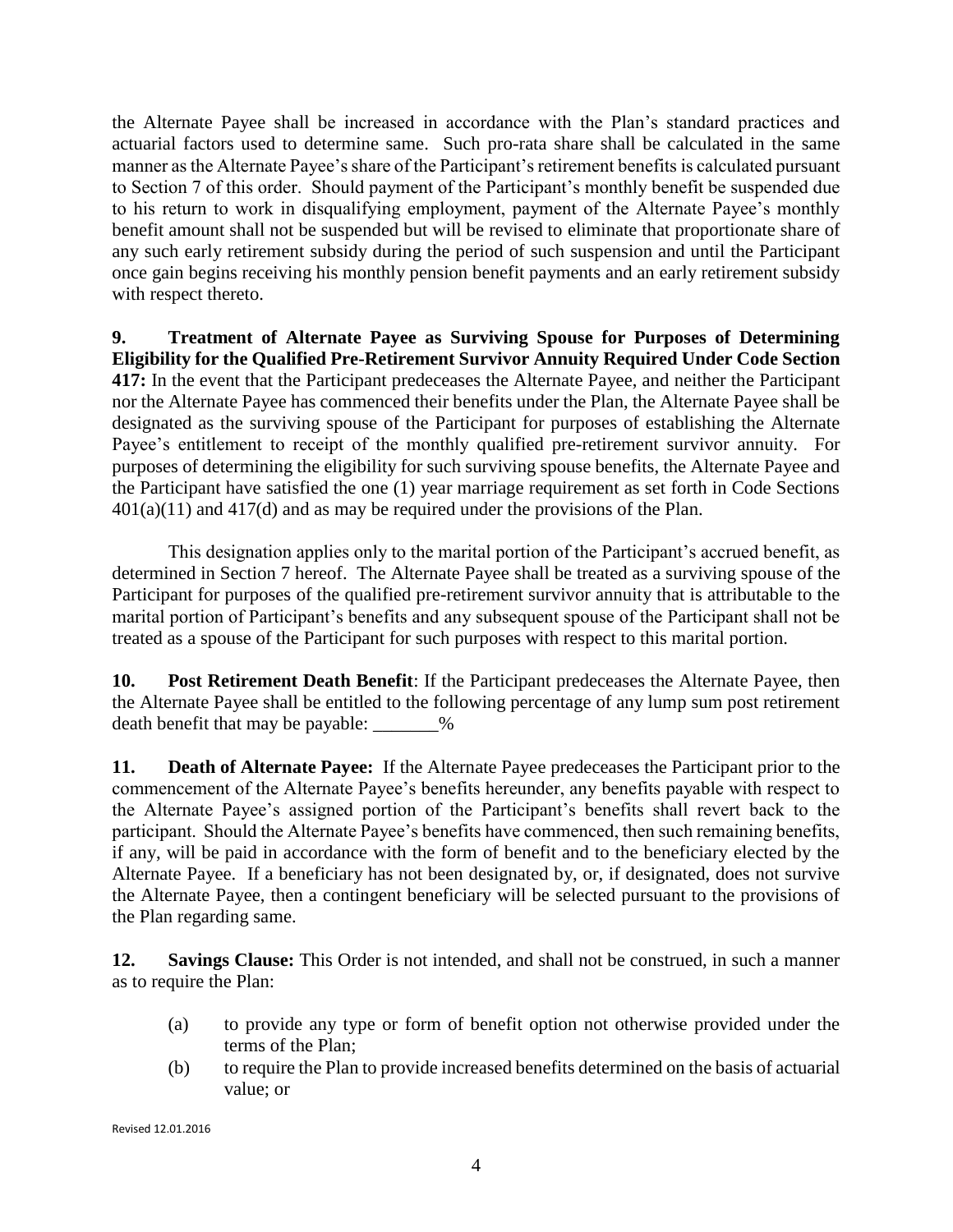(c) to require the payment of any benefits to the Alternate Payee that are required to be paid to another alternate payee under another order that was previously deemed to be a QDRO.

**13. Certification of Necessary Information:** All payments made pursuant to this Order shall be conditioned on the certification by the Alternate Payee and the Participant to the Plan administrator of such information as the Plan administrator may reasonably require from such parties to make the necessary calculation of the benefit amounts contained herein.

**14. Continued Qualified Status of Order:** It is the intention of the parties that this Order continue to qualify as a QDRO under Code Section 414(p) and ERISA Section 206(d), as the same may be amended from time to time, and the provisions hereof shall be administered and interpreted in conformity herewith. The Plan administrator shall reserve the right to reconfirm the qualified status of the Order at the time benefits become payable hereunder.

**15. Tax Treatment of Distributions Made Under This Order:** For purposes of Code Sections 402(a)(1) and 72, the Alternate Payee shall be treated as the distribute of any distribution or payments made to the Alternate Payee under the terms of this order, and as such, will be required to pay the appropriate Federal income taxes on such distribution.

**16. Constructive Receipt:** In the event that the Plan inadvertently pays to the Participant any benefits that are assigned to the Alternate Payee pursuant to the terms of this order, the Participant shall immediately reimburse the Alternate Payee to the extent that he has received such benefit payments, and shall forthwith pay such amounts so received directly to the Alternate Payee within ten (10) days of receipt.

**17. Continued Jurisdiction:** The Court shall retain jurisdiction with respect to this Order to the extent required to maintain its qualified status and the original intent of the parties as stipulated herein. The Court shall also retain jurisdiction to enter such further orders as are necessary to enforce the assignment of benefits to the Alternate Payee as set forth herein, including the recharacterization thereof as a division of benefits under another plan, as applicable, or to make an award of alimony, if applicable, in the event that the Participant fails to comply with the provisions contained above requiring said payments to the Alternate Payee.

**18. Effect of Plan Termination:** In the event that the Plan is terminated, whether on a voluntary or involuntary basis, and the Participant's benefits become guaranteed or subsidized by the Pension Benefit Guaranty Corporation ("PBGC"), the Alternate Payee's benefits, as stipulated herein, shall also be guaranteed or subsidized to the same extent in accordance with the Plan's termination rules and in the same ratio as the Participant's benefits are guaranteed or subsidized by the PBGC.

**19. Actions By Participant:** The Participant shall not take any actions, affirmative or otherwise, that can circumvent the terms and provisions of this Order, or that could diminish or extinguish the rights and entitlements of the Alternate Payee as set forth herein. Should the Participant take any action or inaction to the detriment of the Alternate Payee, he shall be required